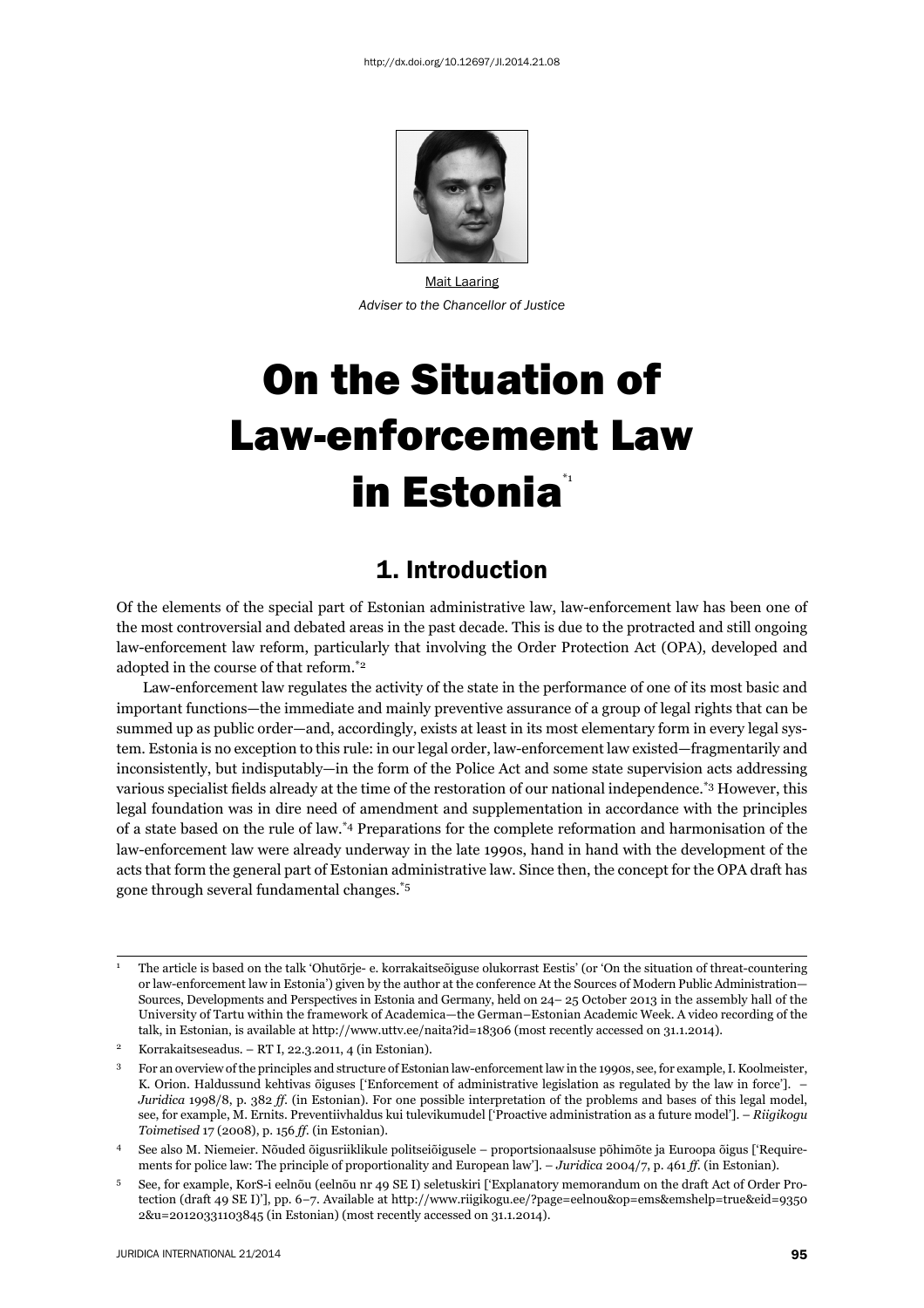## 2. The current state of the law-enforcement law reform

The first stage of the law-enforcement law reform materialised on 1 January 2010, when the new Police and Border Guard Act\*6 (PBGA) came into force. However, this act introduced the revised principles of lawenforcement activity only at the level of the police as a law-enforcement authority, ignoring the specialist fields of law-enforcement law.

The second stage of the reform, which extends the renewed principles to the activity of other law-enforcement authorities (various boards and inspectorates), should materialise upon the entry into force of the OPA. The act in question was passed by Parliament on 23.2.2011<sup>\*</sup>7; however, since its enforcement requires dozens of special laws to be amended to a greater or lesser degree, it was decided to prepare a separate implementing act for that purpose. At this point, the draft version of that act too—the draft act for the amendment and application of the Law Enforcement Act<sup>\*8</sup> (or 'the AAA OPA draft')—has entered legislative proceedings and passed its first reading before the Riigikogu.<sup>\*9</sup> A fundamental decision about when the new law-enforcement law concept will take effect in full and the current ambiguous situation will end should, therefore, be reached in the near future.

Even though such initially unplanned gradual implementation of the reform is positive in the sense that it makes it possible to test the strengths and weaknesses of the new regulation model in more limited circumstances, it has without doubt also generated additional problems by dividing the existing lawenforcement law into two rather different parts. The police force has *de lege lata* found itself in an ambivalent position, wherein it needs to proceed from completely different rules and conceptual apparatus in its PBGA-based activities as compared to its supervisory activity as a special law-enforcement authority on the basis of specific laws.

To conclude an overview of the current state of the reform, one could mention that some development in numerous other framework acts of fields falling under the special part of administrative law, such as the General Part of the Economic Activities Code Act<sup>\*10</sup> and the General Part of the Environmental Code Act<sup>\*11</sup>, has already taken place with the OPA in mind.

# 3. The substance of the new law-enforcement law

In the discussion that follows, a brief overview is given of the main principles serving as the basis for Estonia's new law-enforcement law in the PBGA and OPA.

Firstly, the OPA is an attempt to regulate the whole area of law enforcement in a uniform manner by providing a general framework for the system of defending law-enforcement rights as a whole.

Secondly, that foundation currently being developed is clearly based on the idea of a preventive defence of the right to protection—i.e., public order.\*12

Thirdly, Estonia's new law-enforcement law is, in essence, threat-countering law. The OPA and PBGA distinguish among certain phases of threats of harm to the various rights to protection, with the central probabilistic threshold being threat or specific threat. Where there is deemed to be a threat, a harmful consequence for the right of protection is sufficiently probable in the near future according to an *ex ante* 

<sup>6</sup> Politsei ja piirivalve seadus. – RT I, 2009, 26, 159; RT I, 2.7.2013, 18 (in Estonian).

<sup>7</sup> The complete text of the OPA in its 23.2.2011 wording is available in English translation at http://www.legaltext.ee/en/ andmebaas/ava.asp?m=022 (most recently accessed on 31.1.2014).

<sup>8</sup> Korrakaitseseaduse muutmise ja rakendamise seaduse eelnõu (424 SE) ['Draft act for the amendment and application of the OPA']. Available at http://www.riigikogu.ee/?page=en\_vaade&op=ems&enr=424SE&koosseis=12 (most recently accessed on 31.1.2014).

<sup>9</sup> At the time of writing of this article (1.2.2014), the AAA OPA is being prepared within the Legal Affairs Committee of the Riigikogu for completion of the second reading. The date planned for the AAA OPA's entry into force is 1.7.2014.

<sup>10</sup> Majandustegevuse seadustiku üldosa seadus – RT I, 25.3.2011, 1 (in Estonian).

<sup>11</sup> Keskkonnaseadustiku üldosa seadus – RT I, 28.2.2011, 1 (in Estonian).

<sup>&</sup>lt;sup>12</sup> For a more detailed analysis of the concept of public order in the OPA and its connections to the concept of public order in other laws, the Constitution of the Republic of Estonia, the European Convention on Human Rights, and European Union law, see M. Laaring. Avaliku korra mõiste põhiseaduses ['The concept of 'public order' in the Constitution']. – *Juridica* 2012/4, pp. 247–261 (in Estonian).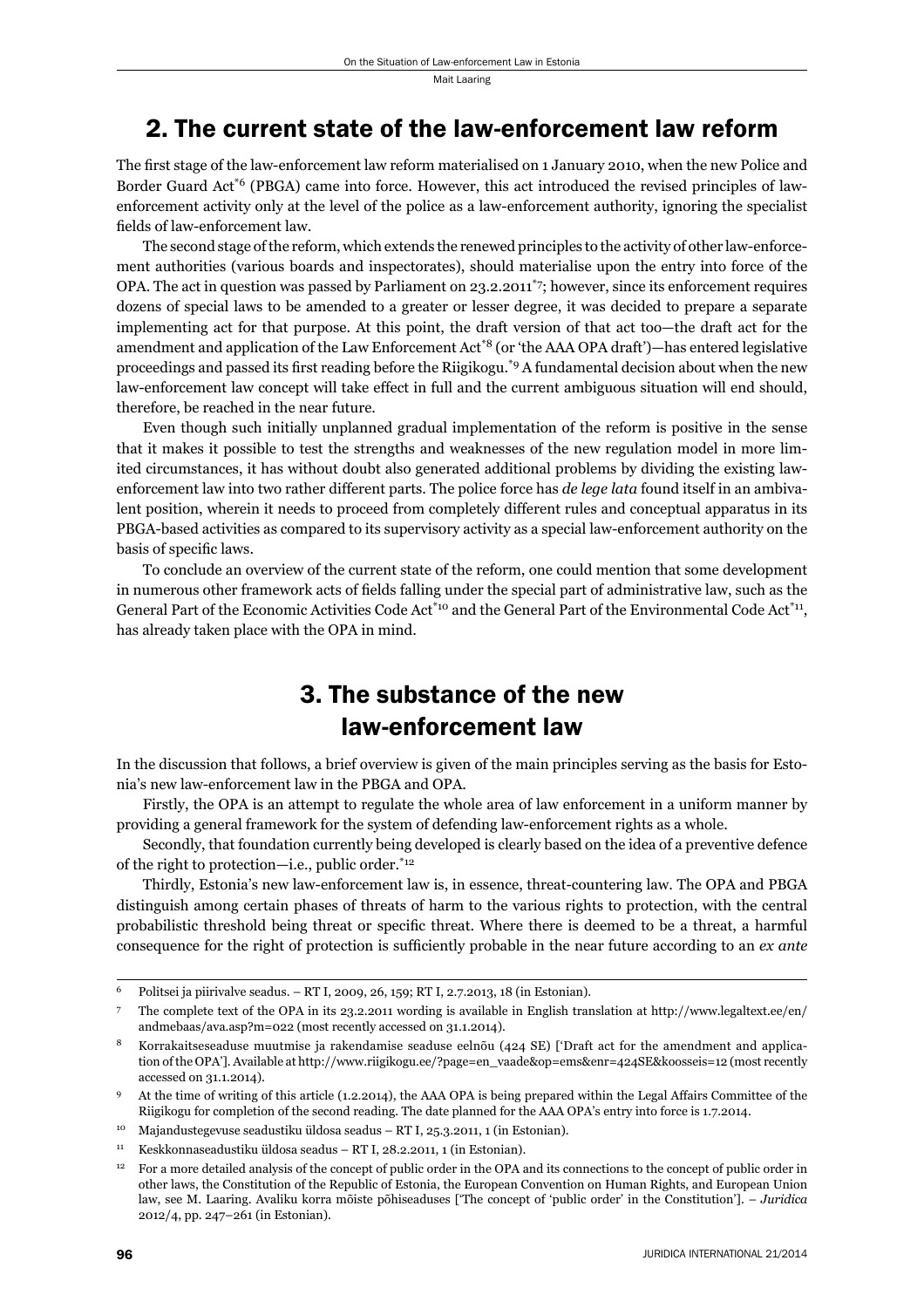Mait Laaring

judgement.<sup>\*13</sup> In simple terms, this means that the average law-enforcement officer performing the assessment must be convinced that harm would occur in the event of unhindered progression of the causal chain. The law obliges everybody to eliminate any threats arising from his person (see §15 (1) of the OPA). If the originator of the threat, or the person liable for public order, fails to eliminate the threat on his own, the law-enforcement authority may, proceeding from the principle of opportunity, perform a threat-countering procedure, also employing measures that infringe on fundamental rights if these are necessary.

Although the core of law enforcement, pursuant to the new acts of law, consists in addressing the issues of detecting and countering specific threats, the new model does not involve only threat-countering law; to a certain extent, it also involves the prevention of threats—that is, acting on levels of probability lower than that of a specific threat or merely on the basis of an abstract threat.<sup>\*14</sup> The application of measures that infringe on fundamental rights is not ruled out in cases of prevention of specific threats either; however, the possibilities are more limited than with countering of a threat, mostly consisting in the collection of information on the possibility of a specific threat emerging. In particular, threat-prevention-related amendments to the OPA at the level of general principles of law enforcement, along with the powers (measures) of law enforcement, have been provided for with the AAA OPA. Alas, some of the most controversial issues surrounding the legal concept, to which we will later return, arise in relation to the sphere of threat prevention, among other areas.

The OPA proceeds from a clear distinction between law-enforcement competence (law-enforcement function) and law-enforcement powers (law-enforcement measures), providing for the institutions of a general law-enforcement competence (in §6 (2) of the OPA) and a preliminary law-enforcement competence (see §6 (2) of the OPA). The law-enforcement competence of state authorities is clearly distinguished from the competence applied in offence-related proceedings (see §1 (4) of the OPA).

The majority of the text of the act addresses the elements necessary for various state supervision measures (powers) on the basis of division of the measures into general and special measures (in Chapter 3 of the OPA).

It is hard to deny that this model, laid out in very broad strokes, bears an important resemblance to the basic structures of German classic threat-countering law, which has served as a model intentionally applied in the reform. However, these elements have not been mechanically carried over into Estonian lawenforcement law; instead, an attempt has been made to adapt the threat-countering to our circumstances, mainly by further elaborating on its essence and by defining individual concepts in order to compensate for the different background in law dogmatics and the different historical perspective.

### 4. Problems

Compared to the progress of reform to other parts of administrative law, that of the reform of Estonian law-enforcement law has been slow and laborious. It is no secret that the processing of the OPA draft has been accompanied by fairly serious debates as to what concept of law enforcement is fitting for the Estonian legal order, not to mention the particulars of the concept chosen.\*15 Without an overview of the main points of such criticism, a description of the current state of Estonian law-enforcement law would be incomplete. Although the passing of the OPA marked a fundamental decision that its positive aspects outweigh the potential drawbacks, the discussion has, in effect, continued even as the implementing act has proceeded through the system.

<sup>13</sup> On the concept of threat in the OPA, see the explanatory memorandum on the OPA (Note 5), p. 22 *ff*. See also J. Jäätma. The Constitutional requirements for averting of a threat: The principles of a state based on democracy, and the rule of law v. averting of a threat. – *Juridica International* 2012/1, pp. 135–144.

 $^{14}$  The concept of abstract threat is here taken to refer to an imaginary threat as opposed to an actually existing specific threat. On threat prevention in the OPA, see also M. Laaring. Estonian law-enforcement law as threat-prevention law. – *Juridica International* 2013/1, pp. 197–205.

<sup>15</sup> For criticism of the new concept, see, for instance, V. Linde. Korrakaitseseaduse eelnõu probleemidest ['About the problems of the Order Protection Act']. – *Riigikogu Toimetised* 17 (2008), pp. 45–47 (in Estonian); A. Seppik. Kas meil on vaja korrakaitseseadust? ['Do we need the Order Protection Act?']. – *Riigikogu Toimetised* 17 (2008), pp. 48–49 (in Estonian). The opinion of the Supreme Court on the AAA OPA draft is available at http://www.riigikogu.ee/?page=en\_vaade&op=ems&e nr=424SE&koosseis=12 (in Estonian) (most recently accessed on 31.1.2014). For a view that is supportive of the concept of threat-countering but critical of the delegation of law-enforcement tasks to private persons, see M. Ernits (Note 3).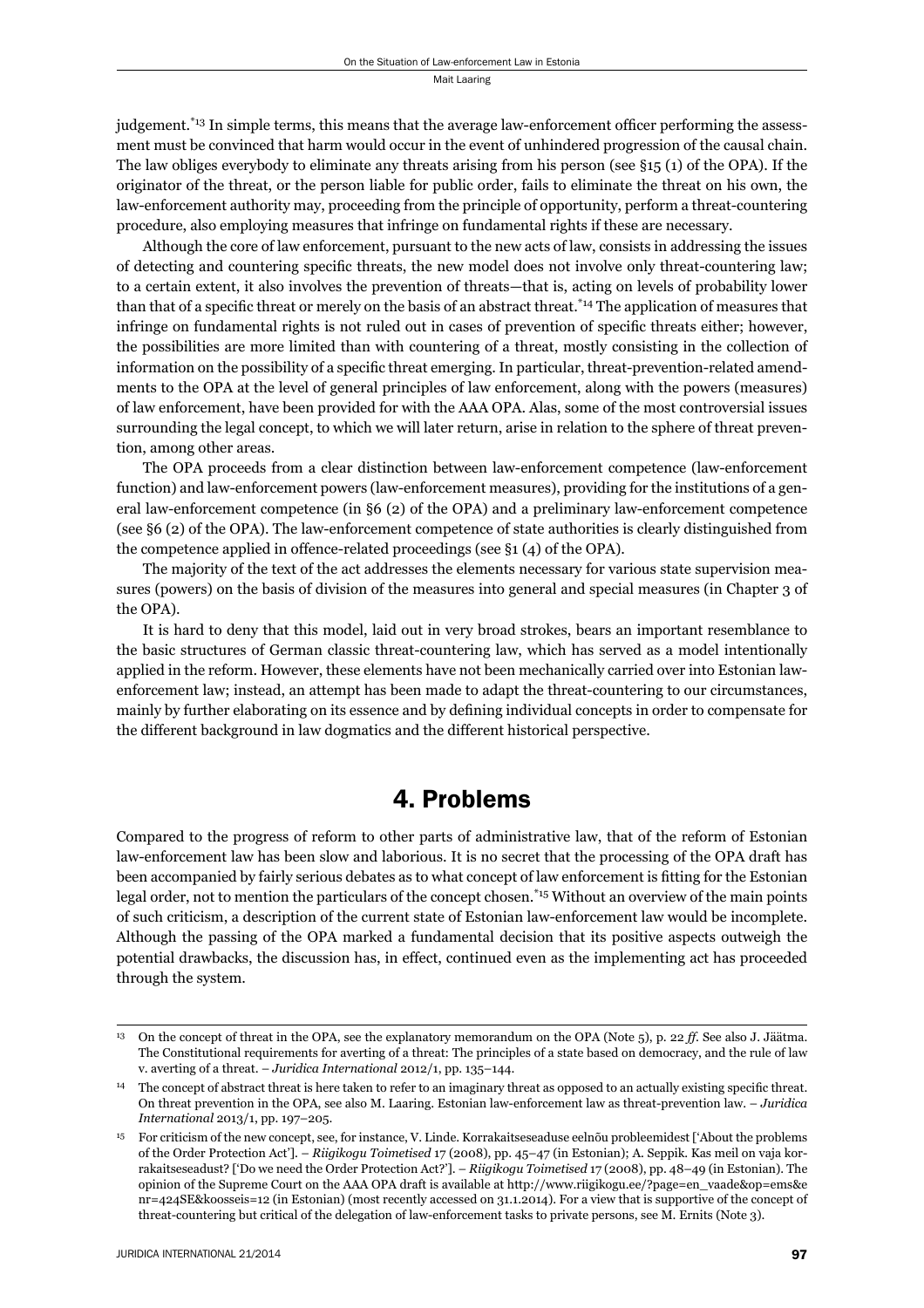Here, in turn, it is possible to distinguish among several distinct layers of issues. Given the limitations on the length of this article, making generalisations and bringing out only the most characteristic layers are unavoidable. I now proceed, while acknowledging the possibly subjective character of my opinion, to distinguish among five groups of issues.

1. For a long time, the subject that aroused the fiercest passions and pretty much overshadowed the other discussions related to the new law-enforcement law was the question of the possibilities and extent of involving private citizens in the performance of law-enforcement functions. Among other things, this issue clearly set the political powers in Estonia's Parliament against each other and led to harsh criticism of the relevant provisions by the Chancellor of Justice.\*16 Namely, the draft act in its original wording provided for—in the spirit of liberal 'small government' ideas—considerable opportunities to delegate law-enforcement functions of the police and rescue-service agencies, including the task of ensuring security in public places, to persons in private law, especially security undertakings, on the basis of contracts under public law.\*17 Concluding such a contract would also have allowed, with some restrictions, the application of law-enforcement measures infringing on fundamental rights, along with coercive measures aimed at their assurance against third persons by a person in private law who is tasked with ensuring public order. The issue has, in the end, been resolved through the removal from the OPA of the text pertaining to contractual delegation of law-enforcement functions; this has eliminated the most important obstacle to adoption of the act. However, by way of compromise, the act still contains a general reference to the possibility of such delegation, as long as the bases and procedure for it are provided by a specifi c law (see §82 of the OPA). Hence, the question of delegation has not definitively lost its relevance and may arise again when the circumstances change. The Supreme Court of Estonia has so far not had a chance to express its opinion clearly on the matter of where the line is to be drawn between acceptable and unacceptable co-operation between the public and private sector in the law-enforcement field, the main factor in the restriction of delegation involving the necessity to maintain the state monopoly on force.\*18 The court has nevertheless implied that the constitutional restrictions that apply to the performance of 'administrative activities of supervisory nature'—i.e., in essence, to the delegation of the law-enforcement function—may not be as strict as those applying to the transfer of penal authority with regard to offence proceedings. The latter has been ruled out by the court altogether.\*19

 As for the concept serving as a basis for law-enforcement law as a whole, that too has engendered lively debate among politicians and lawyers alike.

- 2. The arguments by which the chosen concept is alien and therefore incompatible with the traditions of Estonian administrative law can probably be treated as related to feasibility in legal-political terms, rather than criticism based on the Constitution.\*20 As life has shown, the Riigikogu has, in fact, shaped legal policy in a different manner. The fact that proceeding from a threat-countering model is not entirely unprecedented, at least in our legal theory, is confirmed by, for instance, a glance at the police-law-related views of A.-T. Kliimann, the most renowned administrative-law theorist of Estonia's previous time of independence.<sup>\*21</sup> However, it cannot be denied that the question of whether the legal concept has developed through long-term evolution of domestic law or been taken over from the outside as a novel whole may affect the assessment of the constitutionality of the regulation (see the following paragraphs).
- 3. The legal clarity—but also the legal certainty in general—of the provisions of the OPA has met with significant criticism.<sup>\*22</sup> It is clear that the implementation of the new law-enforcement model, espe-

<sup>16</sup> See, for example, the overview of the activity of the Chancellor of Justice in 2006 that is available at http://oiguskantsler. ee/en/2006 (most recently accessed on 31.1.2014), specifically p. 75 ff.

<sup>17</sup> See §§81–91 of the OPA draft in its original wording and the explanatory memorandum on them (Note 5).

<sup>18</sup> On transfer of the state monopoly on force with reference to restriction to the delegation of public duties to persons in public law in the Estonian legal order, see N. Parrest. Constitutional boundaries of transfer of public functions to [the] private sector in Estonia. – *Juridica International* 2009/1, p. 48 *ff*.

<sup>19</sup> SC*enbanc*d 3-1-1-86-07, of 16.5.2008, para. 26 (in Estonian).

<sup>&</sup>lt;sup>20</sup> Opinion of the Supreme Court on the AAA OPA draft (see Note 15), p. 1.

<sup>21</sup> For example, see R. Eliaser (ed.). *Haldusõiguse üldosa. Autoriseeritud konspekt. A.-T. Kliimanni loengute põhjal* ['General Part of Administrative Law: Authorised Notes, Based on Lectures by A.-T. Kliimann']. Tartu 1939, pp. 205–206 (in Estonian).

<sup>22</sup> See, for example, Linde (Note 15), pp. 45–46.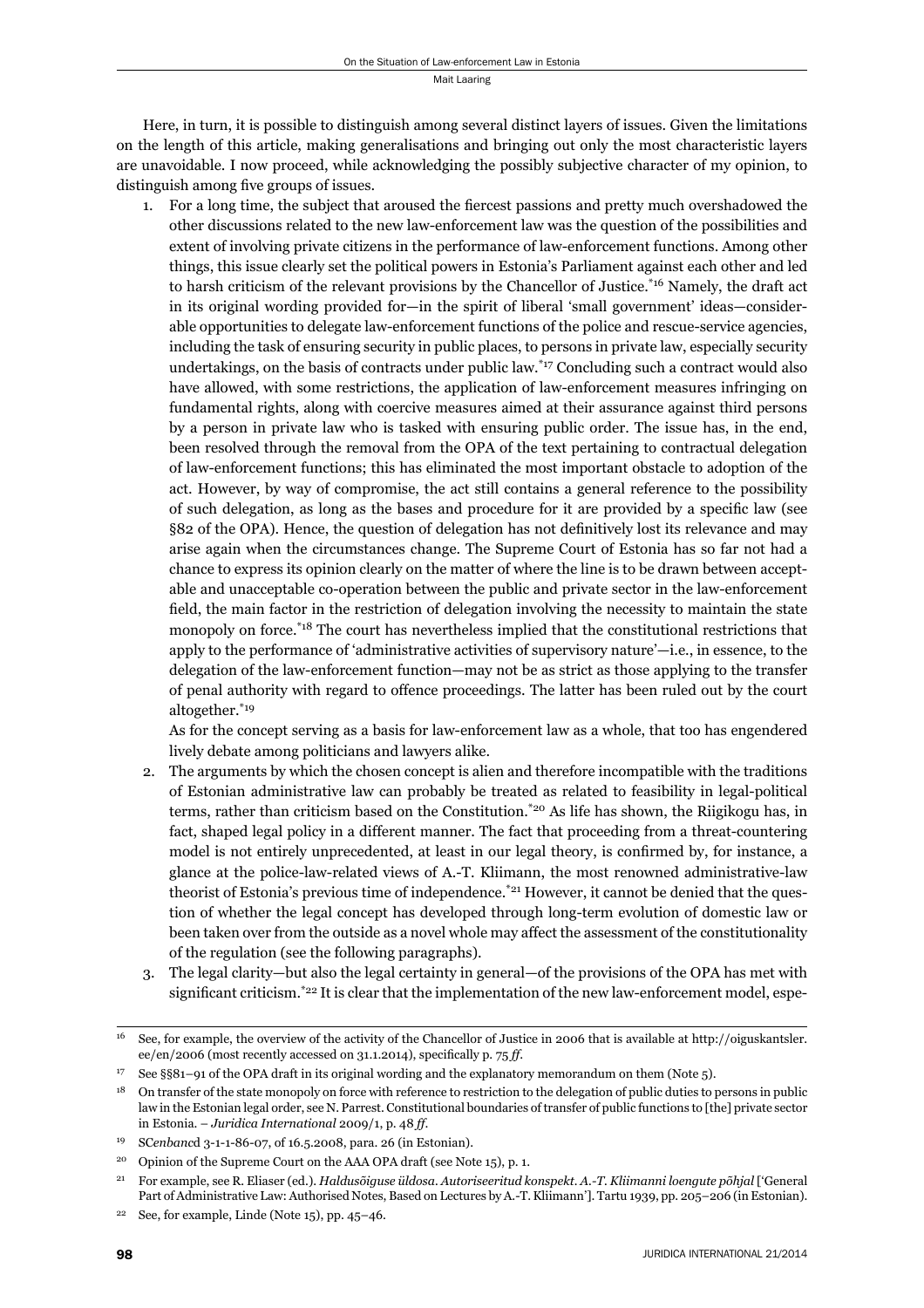Mait Laaring

cially application of the highly abstract concepts of threat and public order, means the introduction of a much higher degree of abstraction in law-enforcement activities than was seen in the former legal thought of the legislator just as much as the implementer of the law. The concomitant potential uncertainty is, in turn, exacerbated by further widening of the space for discretion through a clear emphasis on the principle of opportunity in deciding on the implementation of these measures and in acting in the individual stages of the application thereof. What has merited particular criticism is the general law-enforcement competence (see §28 of the OPA) as allowing for very broad discretion—it is seen as unacceptably vague in terms of both the grounds for its application and its legal consequences.<sup>\*23</sup> Where a threat-countering model is used, the ability of a law-enforcement officer to interpret and implement the law, assess the likelihood of harm, and weigh the various rights against each other, all properly, plays a much bigger role, therefore. Also, the predictability of the activity of law-enforcement authorities for the targets of the measures and, ultimately, the opportunity of higher agencies and the courts to control the actions of the officers may decrease.

It must be admitted that comprehensiveness and flexibility of law enforcement, which is one clear goal behind the abstractness of the regulation, has a certain price, which cannot be mitigated in our branch of law through long-time defining and elaboration activity of legal practice and science—the factors that the German Federal Constitutional Court has pointed out as the main guarantees of the legal clarity of the general provisions for law enforcement in German law.<sup>\*24</sup> This fear also finds support from the quite common background conviction that the ability of Estonian law-enforcement officers to apply their right of discretion flawlessly is not very great in the first place.<sup>\*25</sup>

4. In addition to legal certainty, the widening of the set of measures available to the police and other law-enforcement authorities, relative to the earlier domestic-security law, has made the perennial main question of infringement management—that of the balance between the rights to be protected and those infringed upon (i.e., of moderation of infringement)—more relevant than ever before. There have been doubts as to the level of seriousness of infringements on fundamental rights that could possibly be justified by the prevention-oriented necessity to protect legal rights, which is necessarily characterised by uncertainty of the progression of the causal chain.\*26 The criterion of a specific threat or its qualified forms also has been considered too uncertain and subjective to be able to serve as a balancing point in infringement on fundamental rights in the case of more infringing measures such as bringing in forcefully, searching, or coming onto the premises, even in the event of a properly executed assessment of threat. This approach has led opponents to the conviction that any infringements on fundamental rights that venture even slightly toward the more serious side are admissible only *post factum* and in the framework not of administrative procedure but of offence proceedings, where the proportional relations between various rights are clearer, there is more time for assessment, and the person whose rights are being infringed on has greater legal guarantees in the form of court proceedings.\*27 Alternatively, such infringements are considered possible outside offence-related proceedings only in an extraordinary legal situation—e.g., in a state of emergency, wherein powers allowing for greater infringement of fundamental rights are applied. The conviction that more serious infringements on fundamental rights are admissible only in the framework of offence-related proceedings seems also to be reflected in the fact that the legislator has tried to treat some measures that are applied in especially sensitive areas as part of penal proceedings, despite their purpose, which is mainly law-enforcement-oriented. An example of this is the way surveillance activities (covert information-processing measures) targeted at 'preventing and blocking', or, in the later formulation, 'detection and prevention', of criminal offences are treated in the Code of Criminal Procedure.\*28

<sup>23</sup> On the possibilities for interpretation of constitutionality, see K. Eller. Korrakaitse üldvolituse koosseis Saksa õiguses ja Eesti korrakaitseseaduse eesnõus ['General authorisation in the maintenance of law and order in German law and in the Estonian draft of the Maintenance of Law and Order Act']. – *Juridica* 2007/1, pp. 41–53 (in Estonian).

<sup>24</sup> Bundesverfassungsgericht 23.05.1980, 2 BvR 854/79. – *Entscheidungen des Bundesverfassungsgerichtes* 54, p. 143 (and  $144 ff$ ).

<sup>25</sup> O. Kask. Korrakaitse seaduse eelnõust ['About the order protection draft act']. – *Juridica* 2004/7, p. 469 (in Estonian).

<sup>26</sup> See Linde (Note 15), p. 46.

<sup>27</sup> *Ibid*.

<sup>&</sup>lt;sup>28</sup> This question is actually more complex, since the purpose of these measures can be regarded as something between a preventive and a repressive one. See also S. Laos. Chapter 11.2.1. – E. Kergandberg, P. Pikamäe (eds). *Kriminaalmenetuse seadustik.*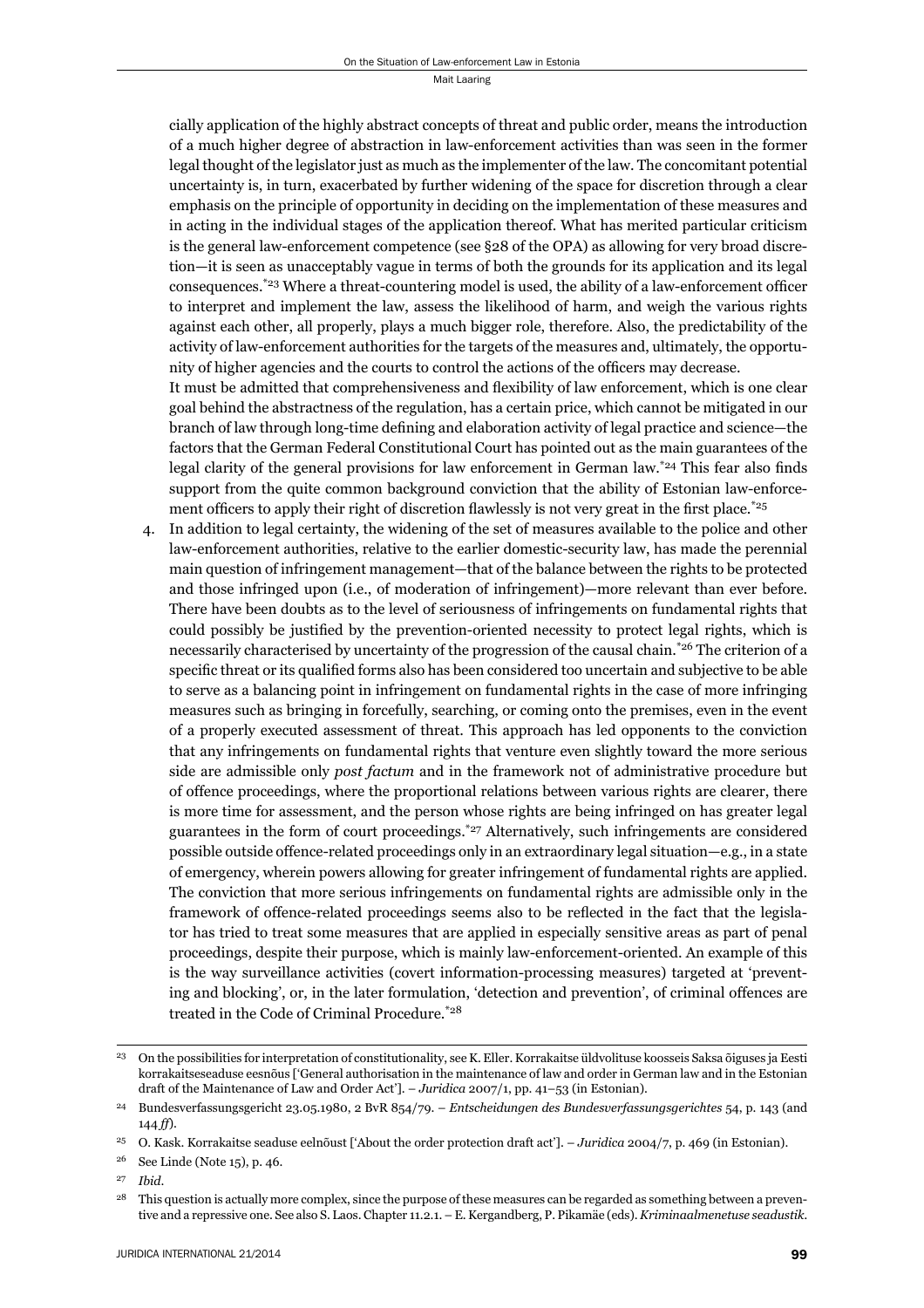In the case of probability of harm that falls short of a specific threat, the assessment of the balance of rights to be protected and infringed on is even more difficult than in cases of probability of harm arising from a specific threat. Some discussion has been sparked by the question of what requirements should be set for infringements that occur in the course of a so-called routine check in the event of abstract threat, or in other cases wherein the probability of harm is below the threshold for sufficient probability that characterises specific threats but providing for a possibility of intervention by the legislator seems necessary. Whether this requires separate justification by means of a so-called abstract threat prediction, as provided for in the AAA OPA draft<sup>\*29</sup>, has been debated, as have whether coercive measures may be applied to ensure this, which measures those might be, etc.

5. Lastly, we take a look at a criticism that has elements in common with all of the critical points raised above. It calls into doubt the ability of a law-enforcement law concept built on the idea of threat to serve as a basis for the system of protecting public order as a whole. In other words, it has been found that the protection of public order should be seen as divided into two parts, where one of these parts so-called inspectional (or traditional) state supervision—should omit any reference to threat and/or its preliminary stages.\*30

 In Estonia's current legal tradition, inspectional supervision has been understood mostly as a routine supervisory activity, independent of any specific threat, that is carried out by special lawenforcement authorities—boards and inspectorates—and directed, above all, at the detection and elimination of offences that have already occurred. This sphere of activity has been weakly connected to the sphere of police activity. Unlike, for example, German law-enforcement law, the special fields of law enforcement in Estonia have not taken shape in an evolutionary manner, through a gradual separation from general police law. Rather, they have assumed a position alongside it through an independent path of development. Police law (in its narrower sense) has not developed to form the general part of law-enforcement law. This may be one of the sources of the idea that law-enforcement law in its entirety cannot be brought under a single common denominator.

 From the perspective of law enforcement that uses the concept of threat as a core threshold, inspectional state supervision consists mostly in threat prevention: application of measures in a situation wherein no data exist (yet) on the occurrence of a specific threat or in dealing with already committed breaches of public order—above all, the implementation of administrative coercion for their elimination. It is clear that a security model based on countering only specific, already developed threats cannot ultimately ensure performance of the state's duty of protection of individuals. Hence, it has never been an objective of the OPA to rule out supervisory activity of law-enforcement authorities aimed at preventing specific threats, let alone at rectifying offences that have already occurred. An attempt has been made to integrate inspectional supervision into the act together with other elements of preventing specific threats.

However, the regulation of detecting and preventing specific threats has remained as the core of the concept, and we can agree with the critics that the density of the regulation of inspectional state supervision in the OPA (even after its supplementation with the implementing act) is rather low. This can be partially overcome through reliance on the general provisions on administrative proceedings as set forth in the Administrative Procedure Act\*31, but this option is clearly limited. A rational kernel of the criticism can certainly be found in the fact also that we must not overdo the unification of law-enforcement law if that means sacrificing the necessary and distinctive features of special fields to abstraction.

*Kommenteeritud väljaanne* ['Code of Criminal Procedure, Commented Edition']. Tallinn: Juura 2012, pp. 305–306 (in Estonian).

See the explanatory memorandum on the draft AAA OPA (Note 8), p. 10 *ff*.

<sup>30</sup> Opinion of the Supreme Court on the AAA OPA draft (Note 15), p. 2 *ff*.

<sup>31</sup> Haldusmenetluse seadus. – RT I, 2001, 58, 354; RT I 23.2.2011, 3 (in Estonian).